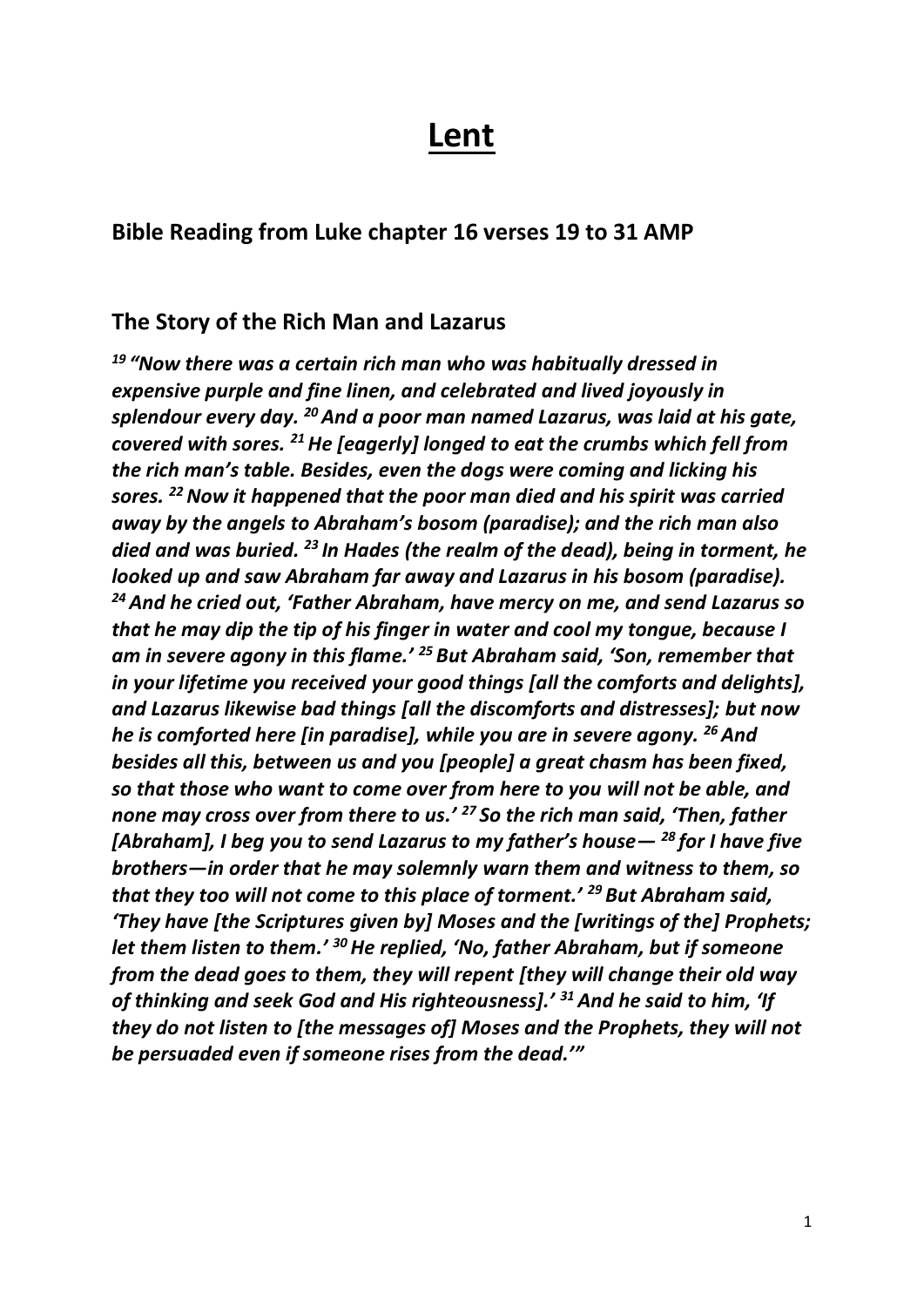### **SERMON**

If my maths is correct, we are 19 days into the season of Lent. Almost half way through this time of reflection. Just to remind us all, I thought I would look up a definition of Lent and this is what I read on the Wikipedia web site:

*'Lent is a solemn religious observance in the Christian [liturgical calendar](https://en.wikipedia.org/wiki/Liturgical_calendar) that begins on [Ash Wednesday](https://en.wikipedia.org/wiki/Ash_Wednesday) and ends approximately six weeks later, before [Easter Sunday.](https://en.wikipedia.org/wiki/Easter) The purpose of Lent is the preparation of the believer for Easter through [prayer,](https://en.wikipedia.org/wiki/Christian_prayer) doing [penance,](https://en.wikipedia.org/wiki/Penance) [mortifying the flesh,](https://en.wikipedia.org/wiki/Mortification_of_the_flesh) [repentance](https://en.wikipedia.org/wiki/Repentance_(theology)) of sins, [almsgiving,](https://en.wikipedia.org/wiki/Almsgiving) and [self-denial.](https://en.wikipedia.org/wiki/Asceticism) This event is observed in the [Anglican,](https://en.wikipedia.org/wiki/Anglican_Communion) [Eastern](https://en.wikipedia.org/wiki/Eastern_Orthodox)  [Orthodox,](https://en.wikipedia.org/wiki/Eastern_Orthodox) [Oriental Orthodox,](https://en.wikipedia.org/wiki/Oriental_Orthodox) [Lutheran,](https://en.wikipedia.org/wiki/Lutheran) [Methodist,](https://en.wikipedia.org/wiki/Methodist) and [Catholic](https://en.wikipedia.org/wiki/Catholic) Churches. Some [Anabaptist](https://en.wikipedia.org/wiki/Anabaptist) and [Evangelical](https://en.wikipedia.org/wiki/Evangelical) churches also observe the Lenten season. Its institutional purpose is heightened in the annual commemoration of [Holy](https://en.wikipedia.org/wiki/Holy_Week)  [Week,](https://en.wikipedia.org/wiki/Holy_Week) marking the death, burial, and [resurrection of Jesus,](https://en.wikipedia.org/wiki/Resurrection_of_Jesus) which recalls the tradition and events of the [New Testament](https://en.wikipedia.org/wiki/New_Testament) beginning on [Palm Sunday,](https://en.wikipedia.org/wiki/Palm_Sunday) further climaxing on Jesus' [crucifixion](https://en.wikipedia.org/wiki/Crucifixion) on [Good Friday,](https://en.wikipedia.org/wiki/Good_Friday) which ultimately culminates in the joyful celebration on [Easter Sunday](https://en.wikipedia.org/wiki/Easter_Sunday) of the [Resurrection of Jesus Christ.](https://en.wikipedia.org/wiki/Resurrection_of_Jesus_Christ)*

*Lent is traditionally described as lasting for 40 days, in commemoration of the [40 days Jesus spent fasting in the desert,](https://en.wikipedia.org/wiki/Temptation_of_Jesus) according to the Gospels of [Matthew,](https://en.wikipedia.org/wiki/Gospel_of_Matthew) [Mark](https://en.wikipedia.org/wiki/Gospel_of_Mark) and [Luke,](https://en.wikipedia.org/wiki/Gospel_of_Luke) during which he endured temptation by [Satan,](https://en.wikipedia.org/wiki/Satan) before beginning his [public ministry.](https://en.wikipedia.org/wiki/Ministry_of_Jesus)'*

'So, traditionally, Lent is concerned with doing [penance,](https://en.wikipedia.org/wiki/Penance) [mortifying the flesh,](https://en.wikipedia.org/wiki/Mortification_of_the_flesh) [repentance](https://en.wikipedia.org/wiki/Repentance_(theology)) of sins, [almsgiving,](https://en.wikipedia.org/wiki/Almsgiving) and [self-denial](https://en.wikipedia.org/wiki/Asceticism).' Those words got me thinking. Are these concepts taught in your Church today?

Well I believe they certainly should be.

But what I continue to see is many Churches watering down any teaching which it believes its congregation might not find too affirming or exciting…

I've got to be honest, I can't remember the last time I heard a sermon about 'penance', 'mortifying the flesh', 'repentance of sins' or 'self-denial'.

Well, **I have talked to you** on a number of occasions about repentance. I have also talked to you about 'mortifying the flesh'- it's just that I didn't call it that; I referred to being 'born again' and 'crucifying the flesh'. And there are two key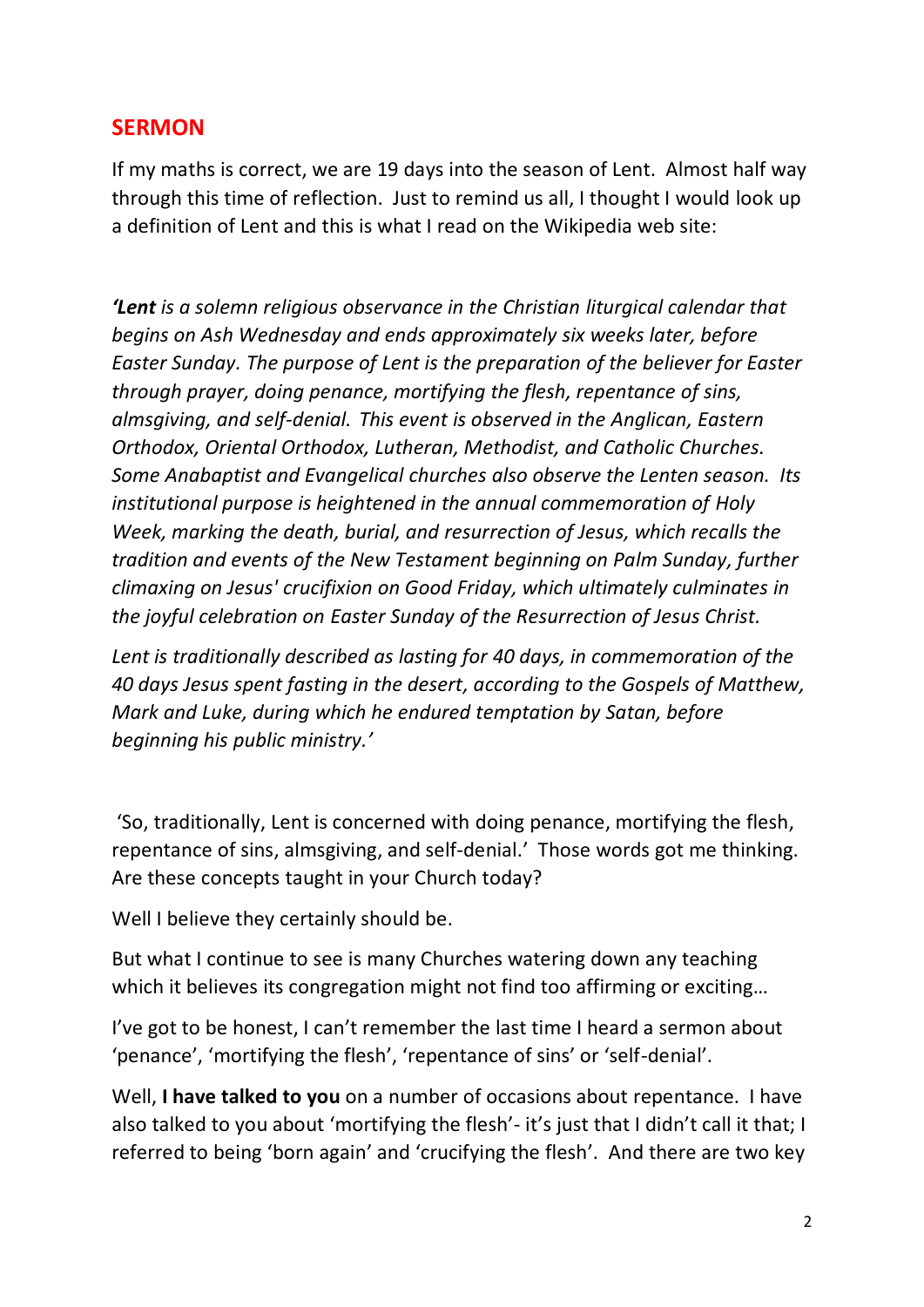New Testament Scriptures concerning 'mortifying the flesh', both written by Paul. The first is Romans 8 verse 13 (AMP) which says this:

## *'If you are living according to the [impulses of the] flesh, you are going to die. But if [you are living] by the [power of the Holy] Spirit you are habitually putting to death the sinful deeds of the body,* (and then) *you will [really] live forever.'*

The second Scripture is from Colossians 3 verse 5 (AMP):

## *'So put to death and deprive of power the evil longings of your earthly body [with its sensual, self-centred instincts] immorality, impurity, sinful passion, evil desire, and greed, which is [a kind of] idolatry [because it replaces your devotion to God].'*

And so those two Scriptures define what we mean by crucifying the flesh. It means, we need to bring to an end doing what our human desires cause us to do, and instead, listen to God's still small voice - His Holy Spirit - and do what **He** tells us instead. Because what He tells us won't be self-centred but Christlike – and only then can we put God and others ahead of our own selfish interests.

Incidentally the very next verse, verse 6 says this:

*'Because of these [sinful] things the [divine] wrath of God is coming on the sons of disobedience [those who fail to listen and who routinely and obstinately disregard God's precepts]'*; and that is a description of unbelievers, one of whom was the rich man in our Bible reading today.

You may well be wondering what today's Scripture reading has got to do with Lent. I read it in my quiet time at home on the morning of our last service here, and I felt in my spirit I needed to talk to you about it today.

I didn't know what I was going to say at that time so, as I always do, I asked God to give me the words and I believe He did.

As I indicated earlier, Lent is about preparing for the death and resurrection of our Saviour, which we celebrate at Easter. It is about prayer, abstinence, penance, crucifying the flesh, self-denial, and repentance of sins.

And clearly, the rich man in the Bible passage practiced **none** of these attributes. This rich man represents a wealthy person who made an idol of his wealth. '**Money'** had replaced **God** in his life. This man, like so many in the Western World today, worshipped money, fame and fortune.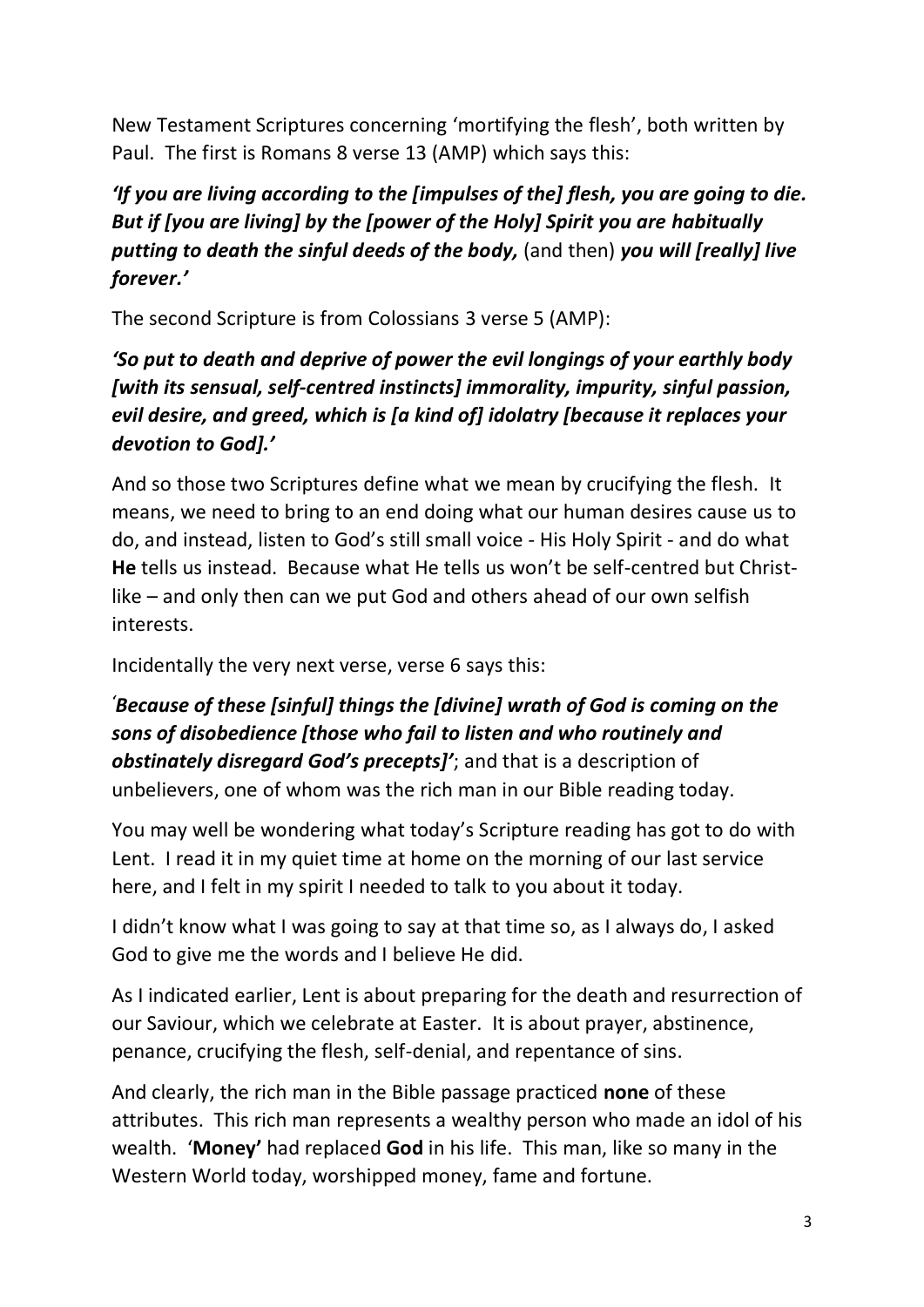Words - and come to that actions - like 'abstinence', 'penance' and 'self-denial' were not in this man's vocabulary. If the rich man couldn't even be bothered to offer the '*poor man named Lazarus, who was laid at his gate, covered with sores, some of the crumbs which fell from* (his) *table',* how much less would he have been prepared to help **anybody** else he came across. Lazarus was on his door-step!

And because the rich man was not prepared to repent of his sins, he ended up after his bodily death, in Hades (the place of the dead) where he was in torment.

The poor man Lazarus, however, went to 'paradise' when he died and was enjoying 'a blissful place of comfort and security'. Those are the words used in the Amplified Bible footnote concerning the phrase 'Abraham's bosom' which is where we are told Lazarus was lying.

As we take a quick look at this passage, we see some interesting things, especially concerning the rich man. We are told '*he habitually dressed in expensive purple and fine linen, and celebrated and lived joyously in splendour every day'.* 

Purple die was expensive, hard to come by and so purple linen was worn solely by the very rich. It was like driving around today in a Porsche or Ferrari. It was a first century status symbol. This man was **seriously** rich.

We then discover that, even in Hades this rich man showed no repentance whatsoever. By the way, we know from Scripture that 'Hades' is the initial place we go to when we die; whether a believer or an unbeliever. I mention this because it is easy to get confused about where people go when they die. We often say, 'so and so' was a Godly person and is now in Heaven, but according to both the Old Testament and the New, on bodily death we first go to 'the place of the dead'. The Hebrew word used in the Old Testament for this place is translated 'Sheol' and it is the same place as the Greek word used in the New Testament, which is translated 'Hades'.

It is clear from the Scripture we have been studying, that both the wicked and the righteous go to this place called 'Hades' when they die, and that this 'place of the dead' has two segregated areas – one for the righteous (the saved), and one for the unbelievers and unsaved (that is the 'condemned' or 'damned'). It is only when Christ returns and defeats once and for all Satan and his demons,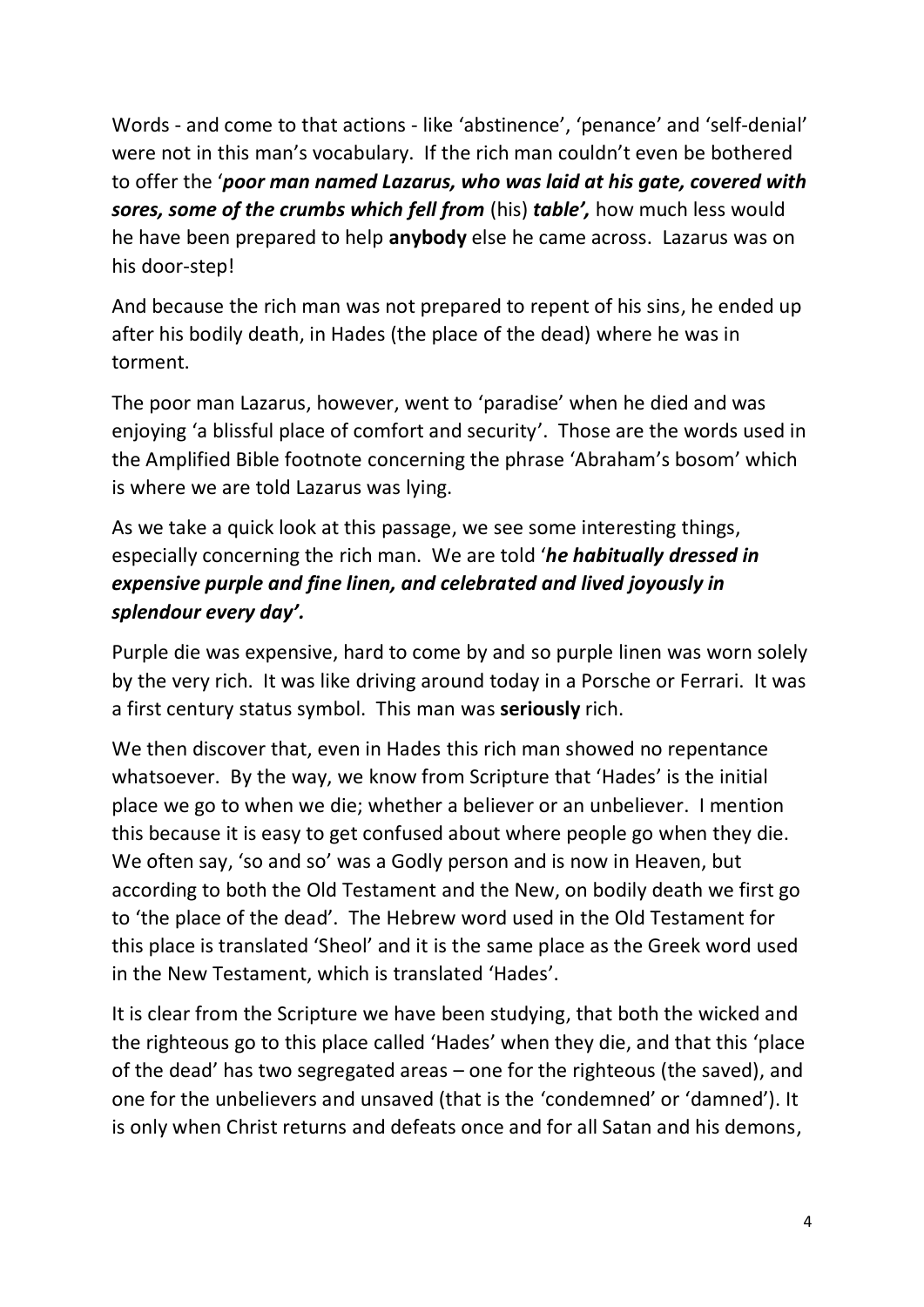that the righteous will go to spend eternity in Heaven with God and the angels, and the lost will spend eternity in Hell with the devil and his minions.

(Quoted from: [https://www.biblestudytools.com/dictionary/hades/\)](https://www.biblestudytools.com/dictionary/hades/)

Ok. Moving on…

As I just said, the rich man shows no repentance whatsoever. I am referring to his incredible arrogance and self-importance which are abundantly clear to all, as he says to Abraham *"Father Abraham, have mercy on me, and send Lazarus, so that he may dip the tip of his finger in water and cool my tongue, because I am in severe agony in this flame."*

"Send Lazarus?!"

This is the poor man Lazarus, who the rich man had completely ignored all the time he sat outside the rich man's house.

Not "Please help me I am a terrible sinner, I am so sorry, I'm in agony, please soothe my pain."

No, just simply: 'Send Lazarus'. It seems pretty obvious to me this man must have had many servants whom he expected to do exactly as they were told.

Abraham gracefully replies to the rich man, without showing any anger; he simply reminds him of this: *"Son, remember that in your lifetime you received your good things [all the comforts and delights], and Lazarus likewise bad things [all the discomforts and distresses]; but now he is comforted here [in paradise], while you are in severe agony."*

This wealthy man was a Jew, not a gentile. He might have expected he was going to go to Heaven, because before Christ's resurrection, gentiles knew they had no place in Heaven. The Jews were God's chosen people.

The fact that he was a Jew is clear because Abraham called him 'Son'. Sons of Abraham are Jews.

So the unrepentant, self-important rich man shouts out another 'order'*, "Then, father [Abraham], I beg you to send Lazarus to my father's house— <sup>28</sup> for I have five brothers—in order that he may solemnly warn them and witness to them, so that they too will not come to this place of torment.' <sup>29</sup> But Abraham said, 'They have [the Scriptures given by] Moses and the [writings of the] Prophets; let them listen to them.'*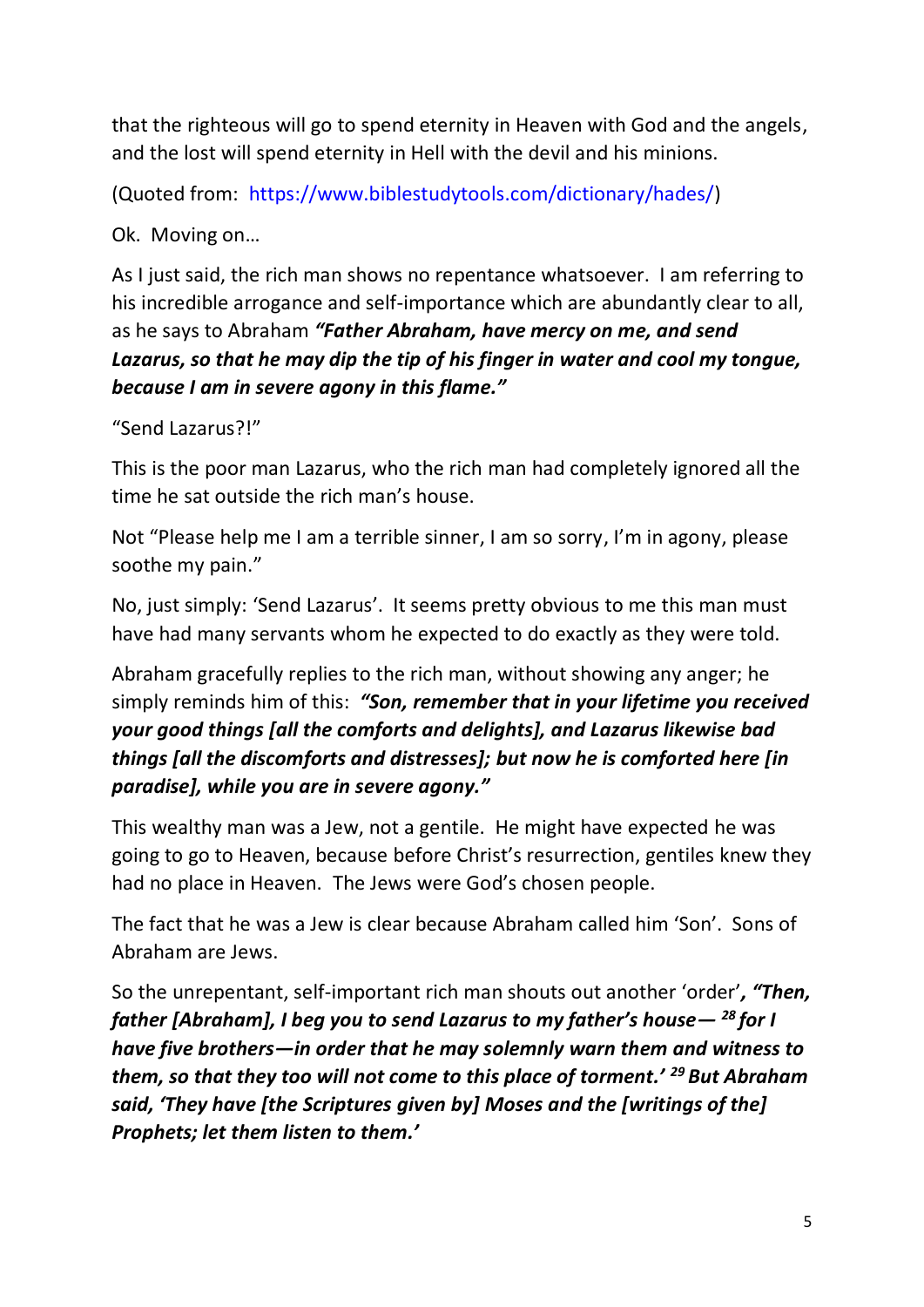Clearly this rich Jewish man made no time to read the Holy Scriptures and heed the warnings of the prophets of old.

Finally, and this I find particularly interesting; remember it is Jesus Himself telling the parable. Jesus tells us that the rich man then says **this** in an attempt to warn his family of the fate of unrepentant people who make idols their God:

**"Father Abraham, if someone from the dead goes to them** (the rich man was referring to Lazarus, but Jesus - in telling the parable - was referring to Himself, knowing **He** would rise from the dead). So let me read that again:

## *"Father Abraham, if someone from the dead goes to them*, *they will repent [they will change their old way of thinking and seek God and His righteousness].' <sup>31</sup>And (Abraham) said to him, 'If they do not listen to [the messages of] Moses and the Prophets, they will not be persuaded even if someone rises from the dead."*

And of course, many of the 'rich' people in those days did not listen to Jesus. Not just those who were materialistically rich, but also those who thought they were spiritually rich as well. I'm referring to those in spiritual authority, such as the Scribes, the Pharisees, the Sadducees, the High Priest etc. And of course, it was *they* who had him crucified.

Generally speaking, those who made Jesus their Lord, were the poor, the meek, the ordinary folk; the repentant sinners - including those despised in society at that time like tax collectors, lepers, prostitutes, gentiles and the like.

One of my favourite men of God from the last century is Oswald Chambers. I've quoted him many times. In his Devotional 'My Utmost for His Highest' part of his entry for February 15<sup>th</sup> reads as follows:

*"Why has God left us on the earth? Is it simply to be saved and sanctified? No, it is to be at work in service to Him. Am I willing to be broken bread and poured out wine for Him? Am I willing to be of no value to this age or this life except for one purpose and one alone - to be used to disciple men and women to the Lord Jesus Christ. My life of service to God is the way I say "Thank you" to Him for His inexpressible, wonderful salvation. Remember it is quite possible for God to set any of us aside if we refuse to be of service to Him – 'lest, when I have preached to others, I myself should become disqualified.' (1 Corinthians 9 verse 27).*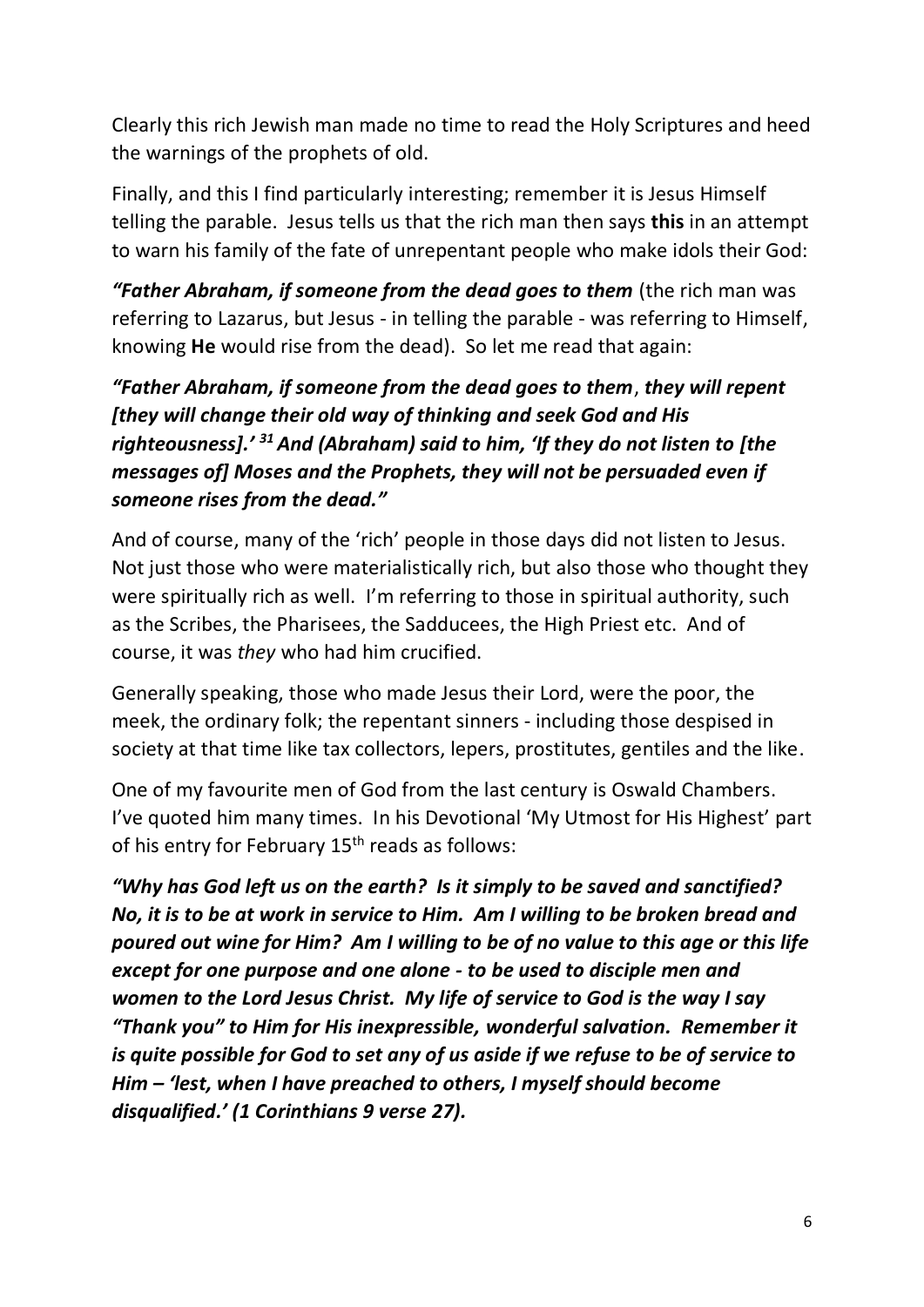The Rich man in this scripture was 'set aside' by God to spend the rest of his days (after his death) in eternal torment, because he refused to be of service to God. He refused to 'Love His Neighbour as Himself' as Jesus commands us to do. He refused to say 'Sorry God, I am a sinner. I turn from my selfish ways.' That is what repentance would have required of him.

It **wasn't** because he was rich, that when he died, he went to hell. There is nothing inherently wrong in being rich. It is not sinful to be rich. God blesses many of His faithful people with financial riches.

The Bible makes it clear that whether we are rich or poor, our salvation is determined by nothing other than whether or not we believe in Jesus Christ as our Saviour and turn from sin (repentance). And then, out of love for God and what He did to save us by sending His Son to die in our place, it is out of this love for God that we will respond by doing with our riches what God asks of us and expects of us.

That will usually involve giving some or much of it away, but God will tell us how He wants us to share our wealth if we ask Him.

In the case of the rich man in Jesus' parable, it was because of his selfish misuse of his fortune, his making an idol of his riches, and worshipping money rather than God, together with his unwillingness to repent, that sealed his eternal fate of *'severe agony in this flame'* (which was Jesus' depiction of Hell in the Scripture).

Tragically, many today will follow him to that same eternal destination. As Jesus said, after talking to another rich young man - two chapters later in Luke's Gospel, *"It is easier for a camel to go through the eye of a needle, than for a rich man [who places his faith in wealth or status] to enter the Kingdom of God."* (Luke 18 verse 25 AMP.)

As we ponder what God has been saying to us today, let us reflect upon what we can or should be doing, during this period of lent building up to the Easter season, to put in order those parts of our lives that are out of sync with God's will.

For the rich man, it was too late, he had died and the doorway to Heaven was firmly closed.

One good thing about being alive is that Heaven's doorway is still open. There is still time to put right things that God is convicting us of. For example, to stop doing or saying things we know are not of God. To pick up the phone or write